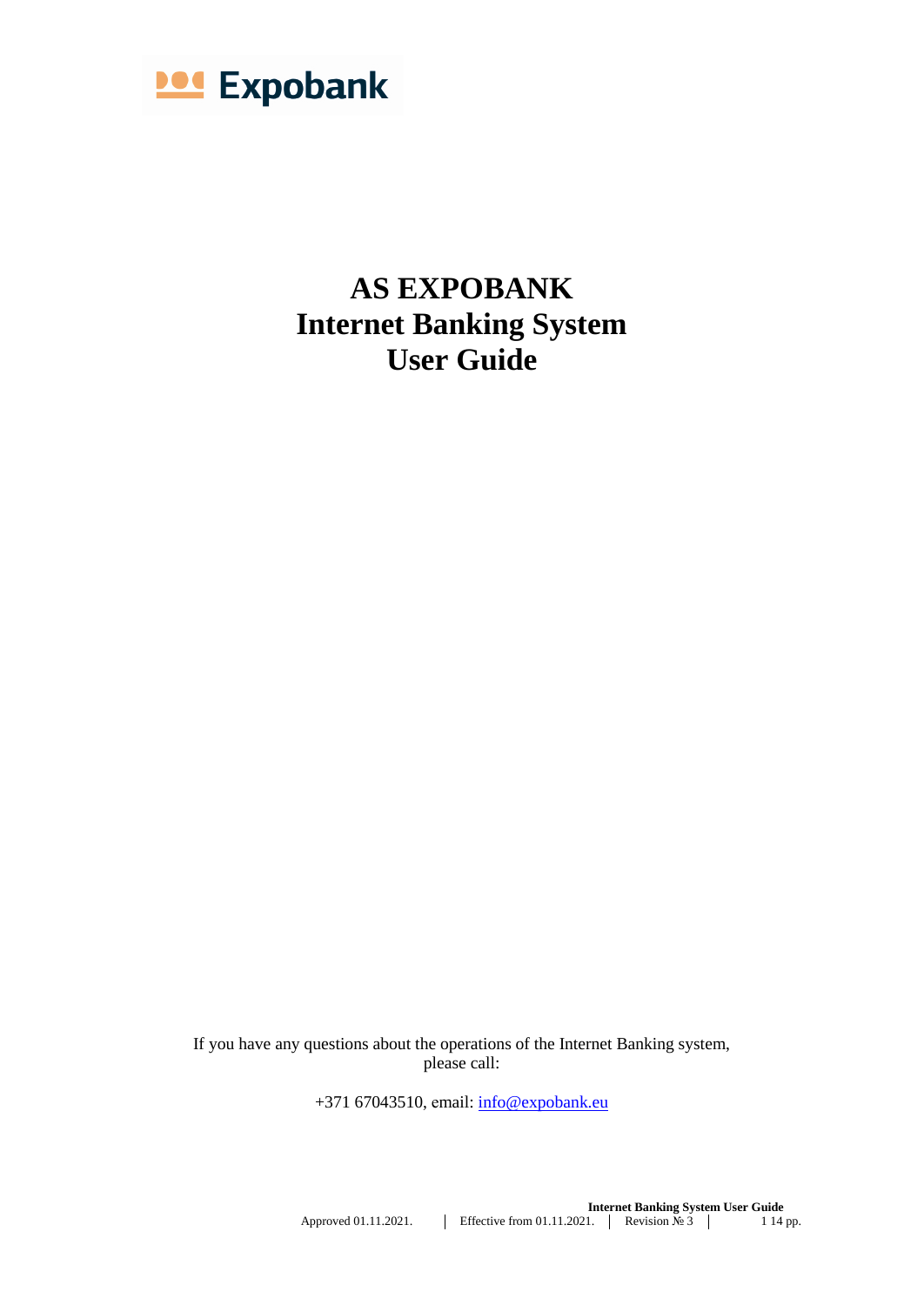

# **CONTENT**

| $\mathbf{1}$   |     |                                               |  |
|----------------|-----|-----------------------------------------------|--|
| $\mathcal{D}$  |     |                                               |  |
|                | 2.1 |                                               |  |
|                | 2.2 |                                               |  |
|                | 2.3 |                                               |  |
|                | 2.4 | PAYMENT (TRANSFER) AND CURRENCY CONVERSION  6 |  |
|                | 2.5 |                                               |  |
| $\mathcal{F}$  |     |                                               |  |
|                | 3.1 |                                               |  |
|                | 3.2 |                                               |  |
|                | 3.3 |                                               |  |
| $\overline{4}$ |     |                                               |  |
|                |     |                                               |  |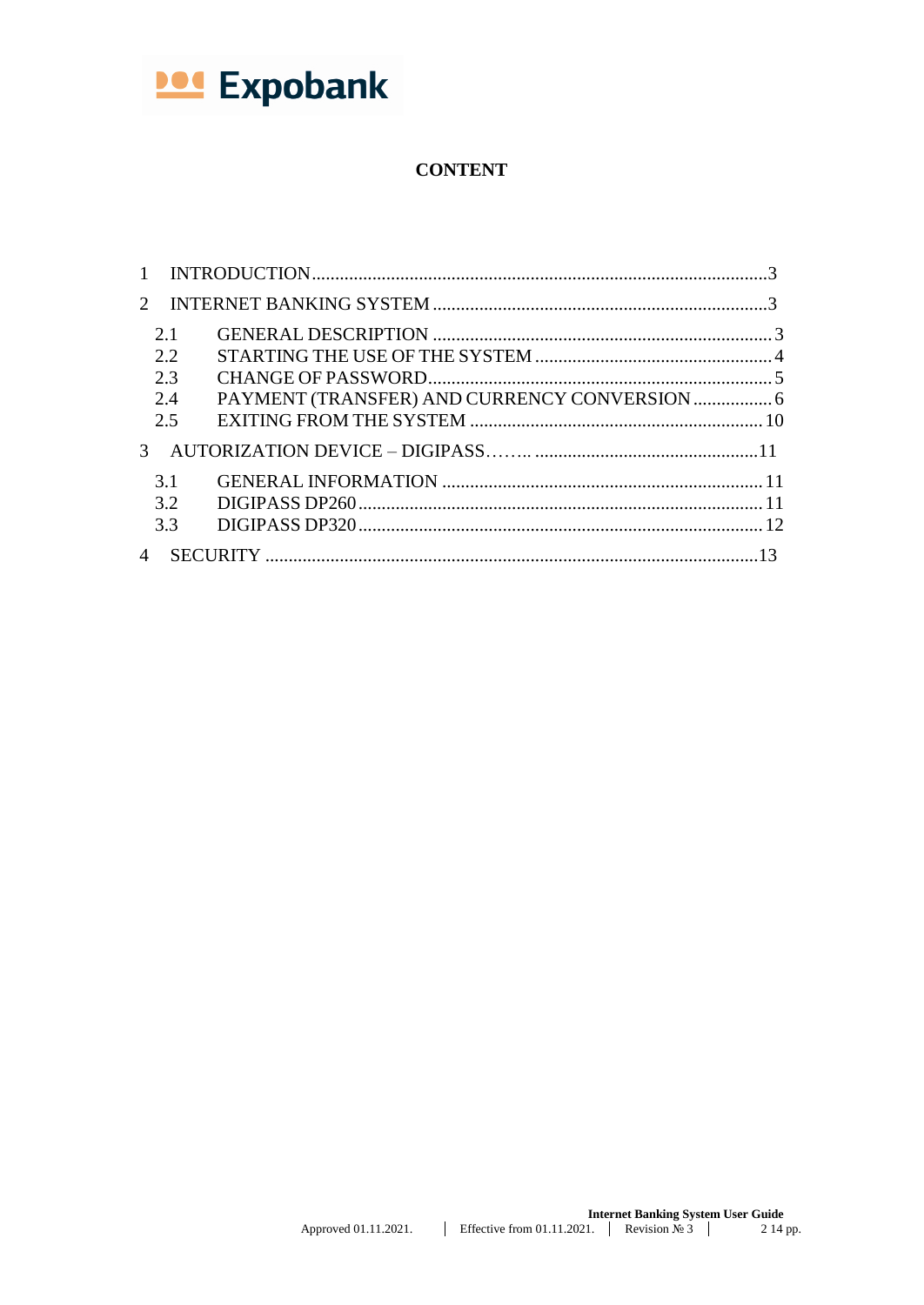

# <span id="page-2-0"></span>**1 INTRODUCTION**

For use of the Internet Banking system of AS Expobank (hereinafter - the Bank) it is necessary to:

- open a demand deposit account in the Bank;
- sign an agreement with the Bank for the use of the Internet Banking system (by signing of the agreement the customer chooses a user name to connect to the Internet Banking system and receives a sealed envelope with initial password for entering the Internet Banking system and an authorization tool - DIGIPASS device with an initial PIN code.

### <span id="page-2-1"></span>**2 INTERNET banking system**

# <span id="page-2-2"></span>**2.1 GENERAL DESCRIPTION**

The Internet Banking system is a modern and convenient remote account management system offered by the Bank that allows remote management of financial resources from any place in the world 24 hours a day, 7 days a week.

Activities that can be taken in the Internet Banking system:

- obtain information on cash flow (to obtain information about account balances, receive account statements for any account and any period, review payments, order and other transaction history, find every payment or order status established by the Internet Banking system);
- execute payments (transfers and currency exchange deals);
- log in and use the services offered by the Bank (to apply applications for a cash withdrawal, block payment cards);
- communicate with the Bank (send free-form orders to the Bank, reports, statements and documents, obtain information announcements and documents from the Bank, get familiar with the Bank's newsletter, view exchange rates etc.);
- receive other Banks and Online Banking services offered by the system.

The Online Banking system allows to choose one of three user interface languages:

- Latvian;
- Russian;
- English.

There are available three standard modes that the user may use in the Internet Banking system:

• Full mode – allows to use all listed above possibilities of the Internet Banking system;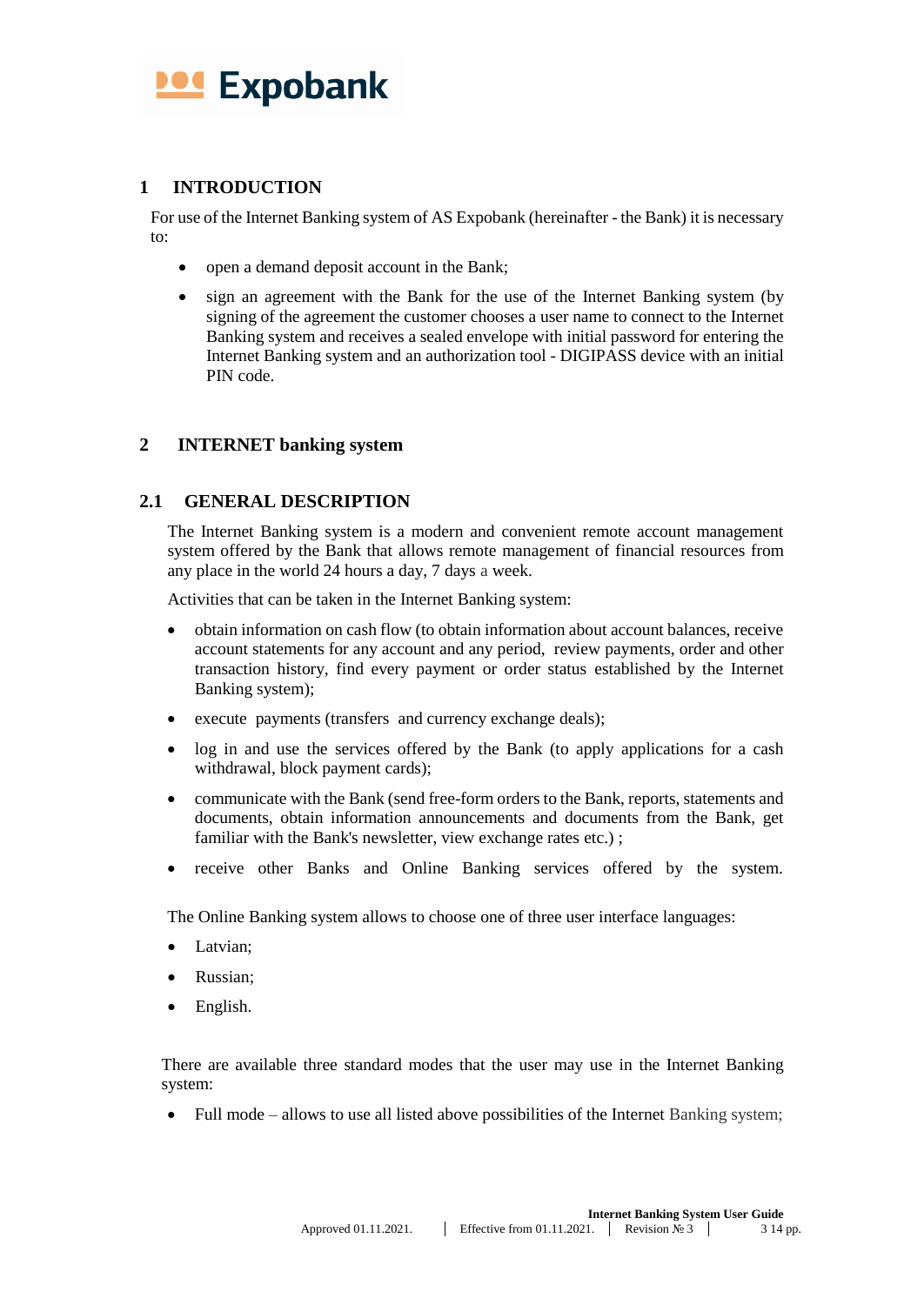

- The limited mode allows to receive information about the accounts, make orders, notifications, applications and other documents without the right to sign and send to the Bank;
- Informative mode allows to receive information about the connected customer and his accounts.

To work with the Internet Banking system it is necessary to have:

- a computer
- internet connection;
- a browser Microsoft Edge, Firefox, Safari, Google Chrome.

The Internet Banking system uses the newest data protection principles. To prevent unauthorized person access to the Internet Banking system a multi-level security system with a dedicated secure socket layer (SSL - Secure Socket Layer) is created.

# <span id="page-3-0"></span>**2.2 STARTING THE USE OF THE SYSTEM**

To start working with the Internet Banking system enter the address [https://ib.expobank.eu](https://ib.expobank.eu/) in your web browser or use the Bank's website: [https://www.expobank.eu.](https://www.expobank.eu/)

After filling in the address, the web browser opens the login screen (Picture Nr. 1).

| <b>Expobank</b> internetbank<br>User name:<br>Password:<br>Login<br>AS Expotank Internet Banking System User Guide |                   | $\circ$<br><b>Security</b><br><b>O</b><br>+371 67 043 510<br>info@expobank.eu | Do not disclose your user ID, password and other identifying to unauthorized persons.<br>Keep your System authorization tool Digipass in a safe place.<br>Regularly change your password.<br>Always exit the System by clicking on the "Exit" button.<br>System address Internet browser wite directly instead of links in emails.<br>Before you start working with the System, verify the security of the established connection by clicking on a padlock icon the verifying the page certificate.<br><b>Customer Info service</b><br>Kr. Valdemara 19, Riga, LV-1010, Latvia. |               | English -             |
|--------------------------------------------------------------------------------------------------------------------|-------------------|-------------------------------------------------------------------------------|---------------------------------------------------------------------------------------------------------------------------------------------------------------------------------------------------------------------------------------------------------------------------------------------------------------------------------------------------------------------------------------------------------------------------------------------------------------------------------------------------------------------------------------------------------------------------------|---------------|-----------------------|
| <b>104 Expobank</b>                                                                                                | ₹ +371 67 043 510 | info@expobank.eu                                                              | c www.expobank.eu                                                                                                                                                                                                                                                                                                                                                                                                                                                                                                                                                               | <b>m</b><br>И | © 2021, AS "Expobank" |

Picture Nr. 1. Login into the Online Banking system

- 1. Enter the user name specified in the agreement for the use of the Internet Banking system in the field "User name".
- 2. Enter a user password in the field **"***Password***"**.

Note: *When working with the Internet Banking system for the first time, enter the initial password received in an envelope from the Bank in the field "Password". This password has to be changed immediately by logging into Internet Banking system.*

After entering the correct *"***User name***"* and *"***Password***"*, the web browser will open the screen form illustrated in the picture nr. 2.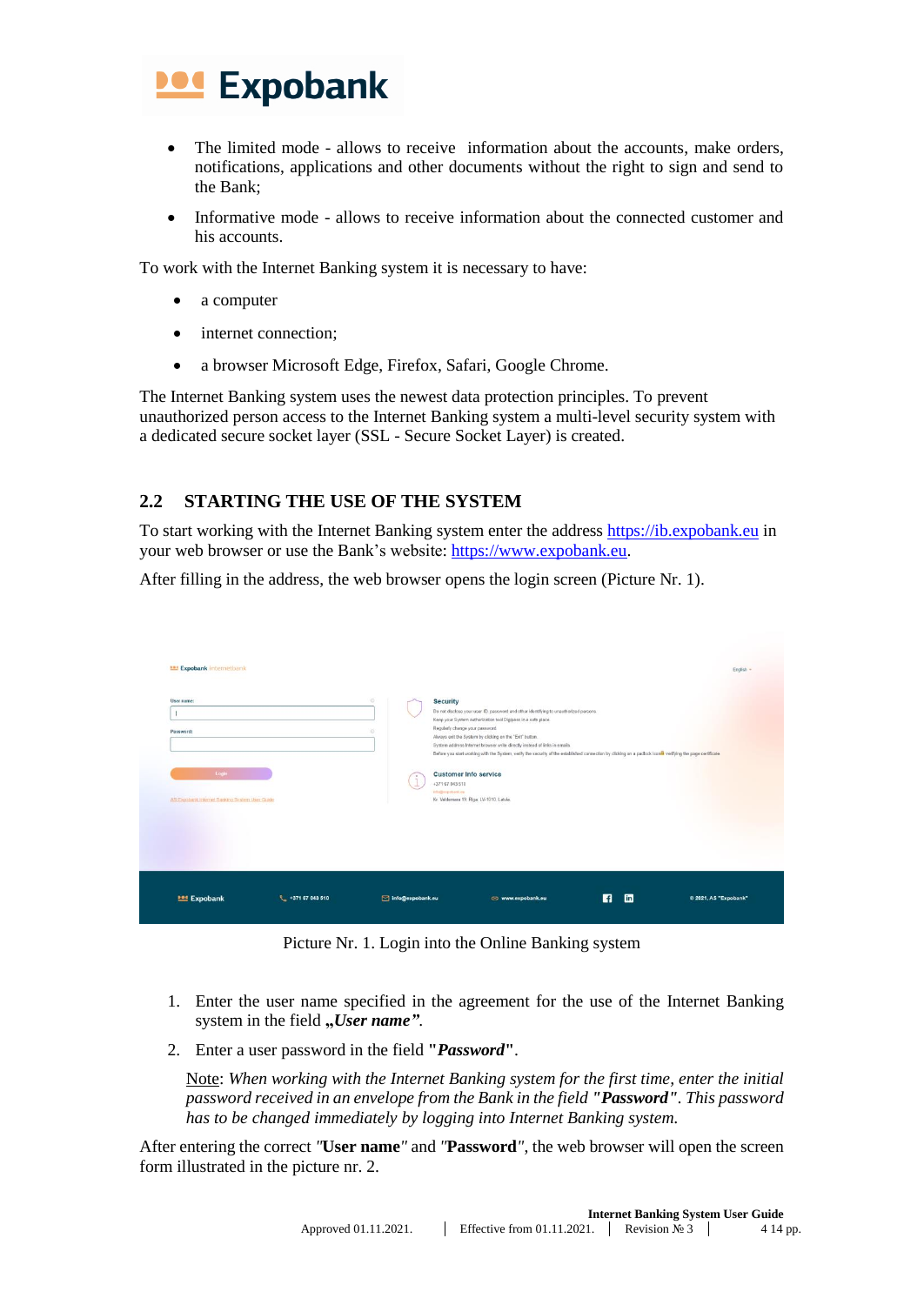

**104 Expobank internetbank** 

|                 | Ŧ |
|-----------------|---|
|                 |   |
|                 |   |
|                 |   |
|                 |   |
| $\times$ Cancel |   |
|                 |   |

Picture Nr. 2. Internet Banking system login (DIGIPASS device generated code/password entry)

In the field **"DIGIPASS code"** enter the value that will create and show the DIGIPASS device (application "1" for DIGIPASS DP260, for DIGIPASS DP320 – "Choose 1. Login"). Use of DIGIPASS device is described in the [user manual of the device.](#page-10-3)

When user name, password, and DIGIPASS code is entered press button "**Login"**. The main menu of the system will appear and Online Banking system will be ready to work.

When connecting to the Internet Banking system for the first time, COMPULSORY AND IMMEDIATELY CHANGE THE INITIAL USER PASSWORD issued by the Bank.

# <span id="page-4-0"></span>**2.3 CHANGE OF PASSWORD**

The change of password is requested:

- after the first access to the Internet Banking system;
- periodically, by the end of the password protection period (usually 90 days).

However, user may change his password at any time by choosing the systems' menu "Settings" -> "Change Password".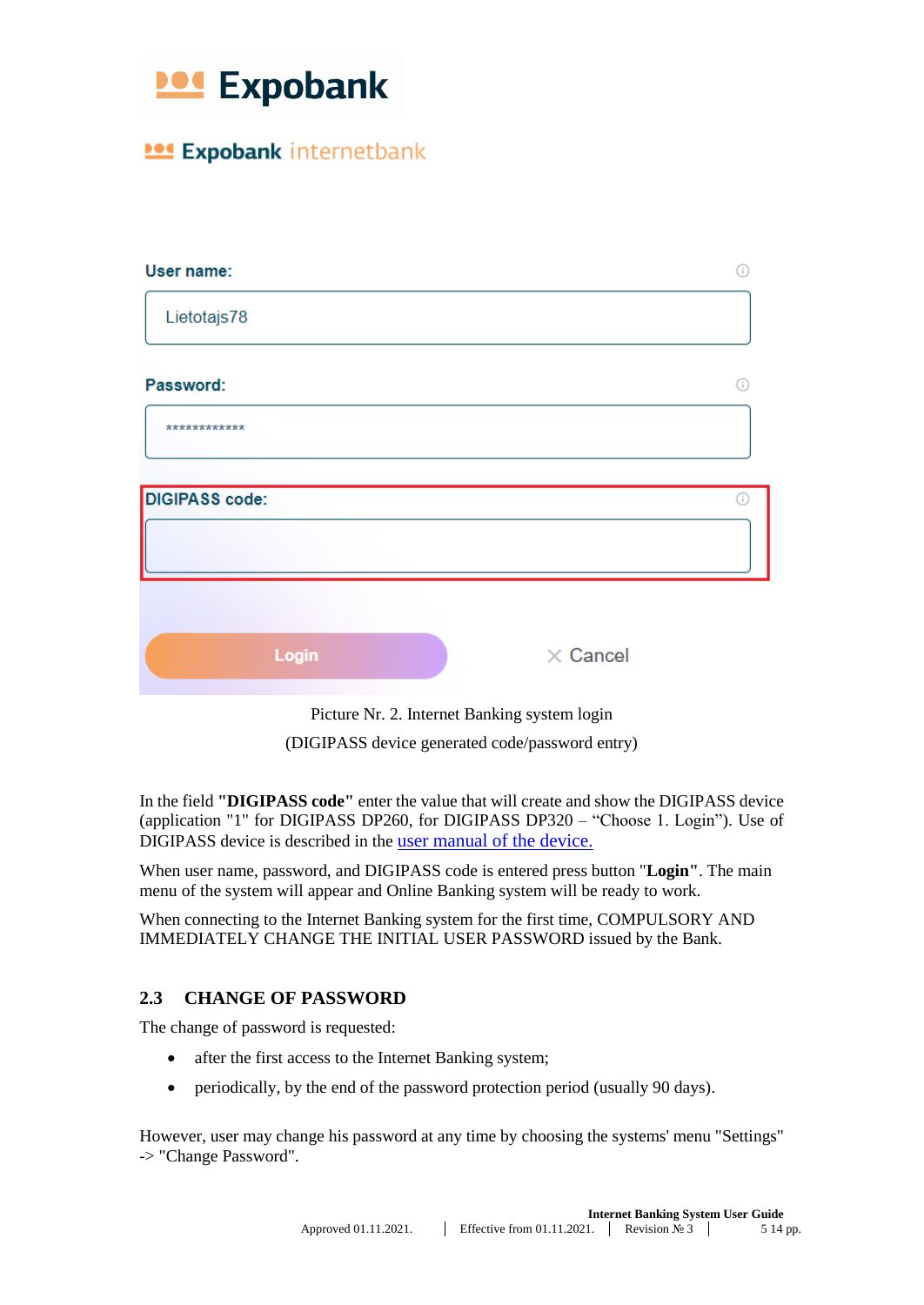

To change the password (Picture Nr. 3):

- enter the current password;
- enter and confirm the new password;
- click on the button **"Save".**

| <b>104 Expobank internetbank</b>                         | User:<br><b>Testa Lietotājs</b>                                                                                    | English $\star$ | $Exit \rightarrow$                  |                 |
|----------------------------------------------------------|--------------------------------------------------------------------------------------------------------------------|-----------------|-------------------------------------|-----------------|
| <b>Account overview</b>                                  | <b>Banking transactions</b><br>Cards Credits<br><b>Deposits</b>                                                    | Information     | <b>Correspondence with the Bank</b> | <b>Settings</b> |
|                                                          | <b>Change Password</b>                                                                                             |                 |                                     |                 |
| $\overline{\phantom{a}}$ Settings<br>Change Password     | ID                                                                                                                 | $\odot$         |                                     |                 |
| <b>Customized Settings</b><br><b>Account Description</b> | Lietotajs78                                                                                                        |                 |                                     |                 |
| Events log                                               | <b>Current Password*</b>                                                                                           | $\odot$         |                                     |                 |
| User info<br><b>Bookmarks</b>                            |                                                                                                                    |                 |                                     |                 |
| 2FA tools                                                | New Password*                                                                                                      | $\odot$         |                                     |                 |
|                                                          | <b>Confirm Password*</b>                                                                                           | $\odot$         |                                     |                 |
|                                                          | () The password has to be at least 9 characters long and must contain at least one uppercase letter and one digit. |                 |                                     |                 |
|                                                          | Last password change date                                                                                          | $\odot$         |                                     |                 |
|                                                          | Oct 28, 2021                                                                                                       |                 |                                     |                 |
|                                                          | Password change period (in days)                                                                                   | 0               |                                     |                 |
|                                                          | 90                                                                                                                 |                 |                                     |                 |
|                                                          | <b>Return to Start Issue</b><br>Save                                                                               |                 |                                     |                 |

Picture Nr. 3. Change of the password

# <span id="page-5-0"></span>**2.4 PAYMENT (TRANSFER) AND CURRENCY CONVERSION**

Payments (transfers) are available in the menu "Banking transactions".

Payment instructions to the Bank can be prepared in three different ways:

- Complete a new order for payment;
- Copy an existing payment order;
- Use a payment order template prepared in advance.

Currency conversion request can be made in the same three ways as payments.

## **Filling in a new payment order**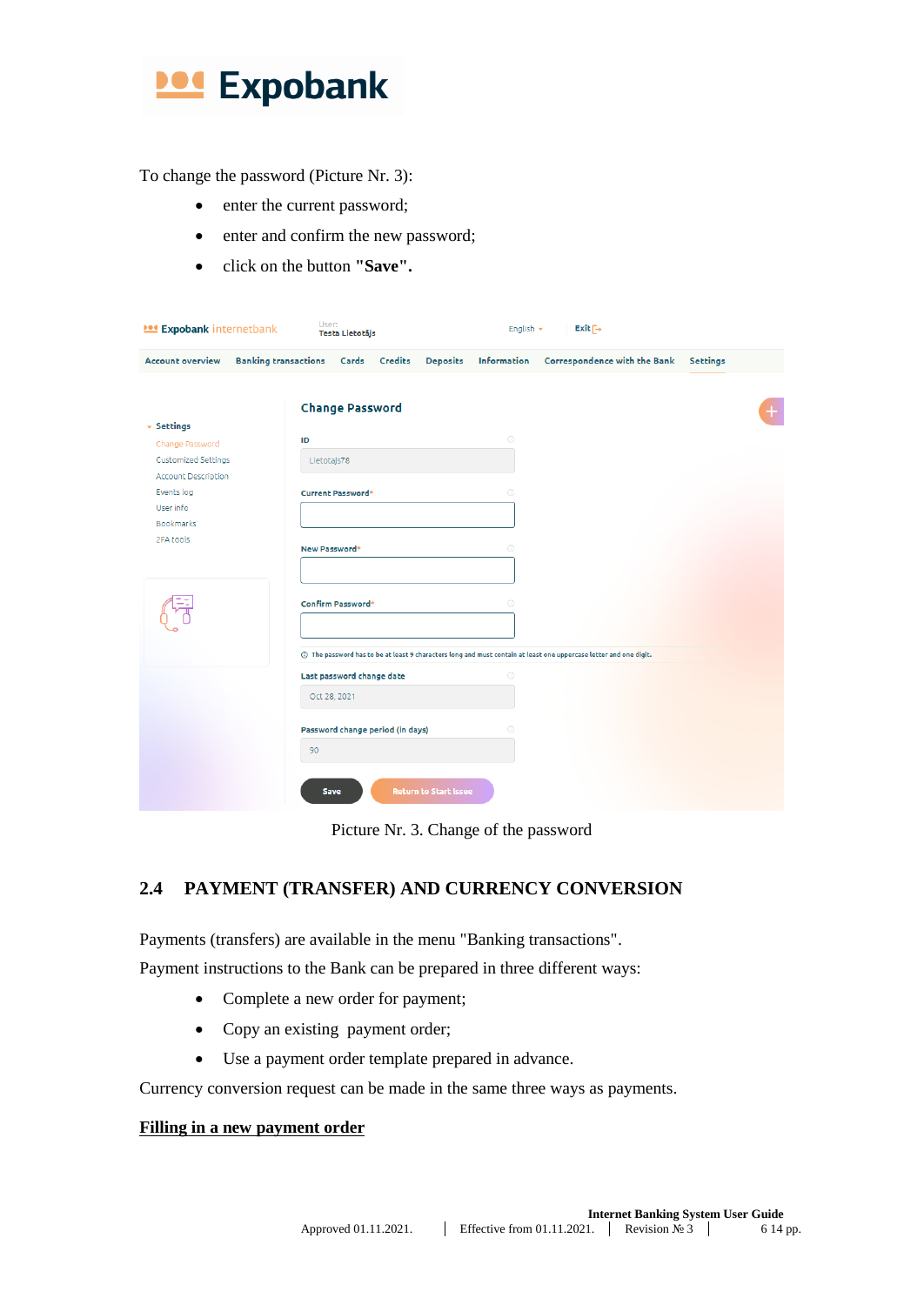

Select menu "**New payment"** or **"Transfer within user accounts"** (Picture 4) in case the payment (transfer) shall be executed between two user accounts within the Bank.

| <b>101 Expobank internetbank</b>                                                                                                                    | User:<br><b>Testa Lietotäis</b>                                                                                                                                                                                                        | $Exit \rightarrow$<br>English $\star$                                        |                                         |  |
|-----------------------------------------------------------------------------------------------------------------------------------------------------|----------------------------------------------------------------------------------------------------------------------------------------------------------------------------------------------------------------------------------------|------------------------------------------------------------------------------|-----------------------------------------|--|
| <b>Banking transactions</b><br><b>Account overview</b>                                                                                              | Cards Credits                                                                                                                                                                                                                          | <b>Deposits</b><br><b>Information</b><br><b>Correspondence with the Bank</b> | Settings                                |  |
| $\overline{\phantom{a}}$ List of transfers                                                                                                          | List of transfers (2)                                                                                                                                                                                                                  |                                                                              | ÷                                       |  |
| All transfers                                                                                                                                       | <b>Customer's Account No</b>                                                                                                                                                                                                           | All types of transfer                                                        | Dates range                             |  |
| Waiting for sign                                                                                                                                    | All accounts                                                                                                                                                                                                                           | All types of transfer<br>٠<br>۳                                              | Ö<br>Ö                                  |  |
| $\overline{\phantom{a}}$ Transactions<br>New payment<br>Transfer within user accounts<br>Cash Withdrawal<br>Foreign Exchange<br>Tax payment for RUB | <b>Beneficiary</b><br>Yesterdav<br><b>Amounts</b><br><b>Currency</b><br><b>O</b> Today<br>Previous week<br>This Week<br>$\bullet$<br>All<br>All $\sim$<br>٠<br>October<br>November<br>OHide advanced search<br>$\times$ Clear<br>Query |                                                                              |                                         |  |
| $\Box$ Templates                                                                                                                                    | Edit<br>Send<br>Copy                                                                                                                                                                                                                   | <b>Delete</b><br>Print<br>Cancel<br><b>PDF</b>                               |                                         |  |
| User's transfers import<br>Algu maksājumu imports                                                                                                   | Date $\triangle$                                                                                                                                                                                                                       | Number Account number<br><b>Type</b>                                         | <b>Currency Beneficiary</b><br>Amount   |  |
|                                                                                                                                                     | 09/09/2021<br>$\overline{2}$                                                                                                                                                                                                           | LV23 LATC 0000 0000 0000 0<br><b>Transfer in EUR</b><br>Testa Lietotājs      | 100,00<br><b>EUR</b><br>Testa Lietotājs |  |
|                                                                                                                                                     | 08/09/2021<br>1                                                                                                                                                                                                                        | LV27 LATC 0000 0000 0000 0<br>Transfer within user<br>Testa Lietotājs        | 100.00<br><b>EUR</b><br>Testa Lietotāis |  |

Picture Nr. 4 Banks transactions menu

Selecting the menu **"New payment"** opens a new payment order preparation form (Picture Nr.5), which initially shall be filled with specified and primary necessary information required for payment (transfer) realization. By the filling of the payment order form, the Internet Banking system opens additional fields necessary for the successful execution of the specific payment (transfer).

Selecting the menu **"Transfer within user accounts"**, the order shall be filled with the payer account and the beneficiaries account, the amount to be transferred, currency and payment information to the beneficiary. The other details will apply automatically.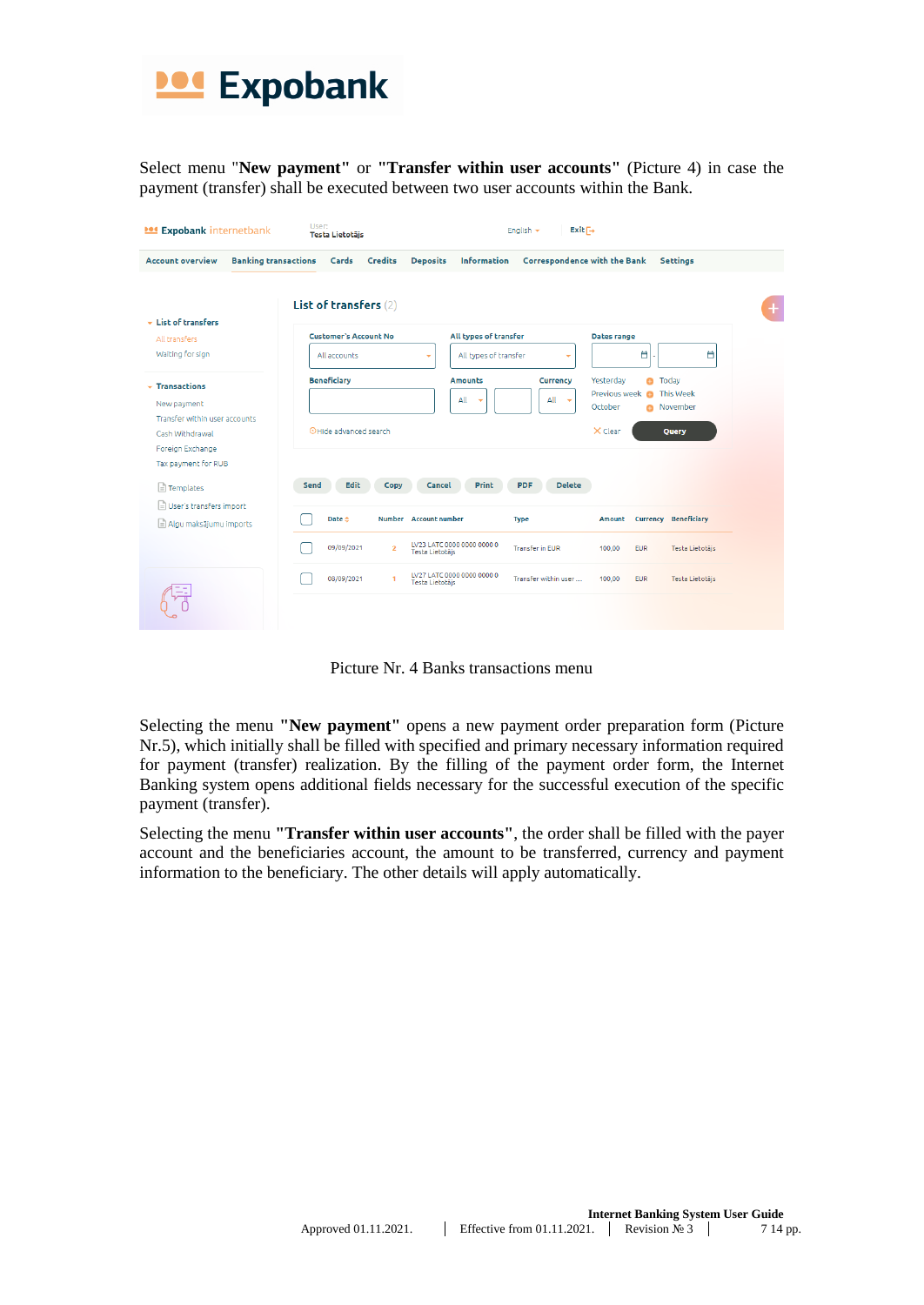

| <b>Account overview</b>                      | <b>Banking transactions</b><br>Cards Credits    | Deposits Information | Correspondence with the Bank Settings |  |
|----------------------------------------------|-------------------------------------------------|----------------------|---------------------------------------|--|
| $\overline{\phantom{a}}$ List of transfers   | <b>New payment</b>                              |                      |                                       |  |
| All transfers                                | To use template                                 | $\odot$              |                                       |  |
| Waiting for sign                             | New document                                    | ٠                    |                                       |  |
| $\overline{\phantom{a}}$ Transactions        | <b>Customer's Account No*</b>                   | $\odot$              |                                       |  |
| New payment<br>Transfer within user accounts | LV23 LATC 0000 0000 0000 0 (Settlement account) | ٠                    | <b>Balances</b>                       |  |
| Cash Withdrawal<br>Foreign Exchange          | <b>Transaction No*</b>                          | $\odot$              |                                       |  |
| Tax payment for RUB                          | 3                                               |                      |                                       |  |
| Templates                                    | Value Date*                                     | $\odot$              |                                       |  |
| User's transfers import                      | 08/11/2021                                      | Ö                    |                                       |  |
| Algu maksājumu imports                       | Amount <sup>*</sup>                             | $\odot$              |                                       |  |
|                                              |                                                 | ÷                    | Other currencies                      |  |
|                                              |                                                 |                      |                                       |  |
|                                              | Beneficiary*                                    | $\odot$              |                                       |  |
|                                              |                                                 |                      |                                       |  |
|                                              | <b>Beneficiary's account*</b>                   | $\odot$              |                                       |  |
|                                              |                                                 |                      |                                       |  |
|                                              | Purpose of payment*                             | $\odot$              |                                       |  |
|                                              |                                                 |                      |                                       |  |
|                                              |                                                 |                      |                                       |  |

Picture Nr. 5. New payment order form

### **Making copy of existing payment**

All the previously executed payments (transfers) and foreign exchange transactions (Picture Nr. 4) can be seen by using the menu **"All transfers".** Payment filter allows to easier find the necessary order in the Internet Banking system (Picture Nr. 6).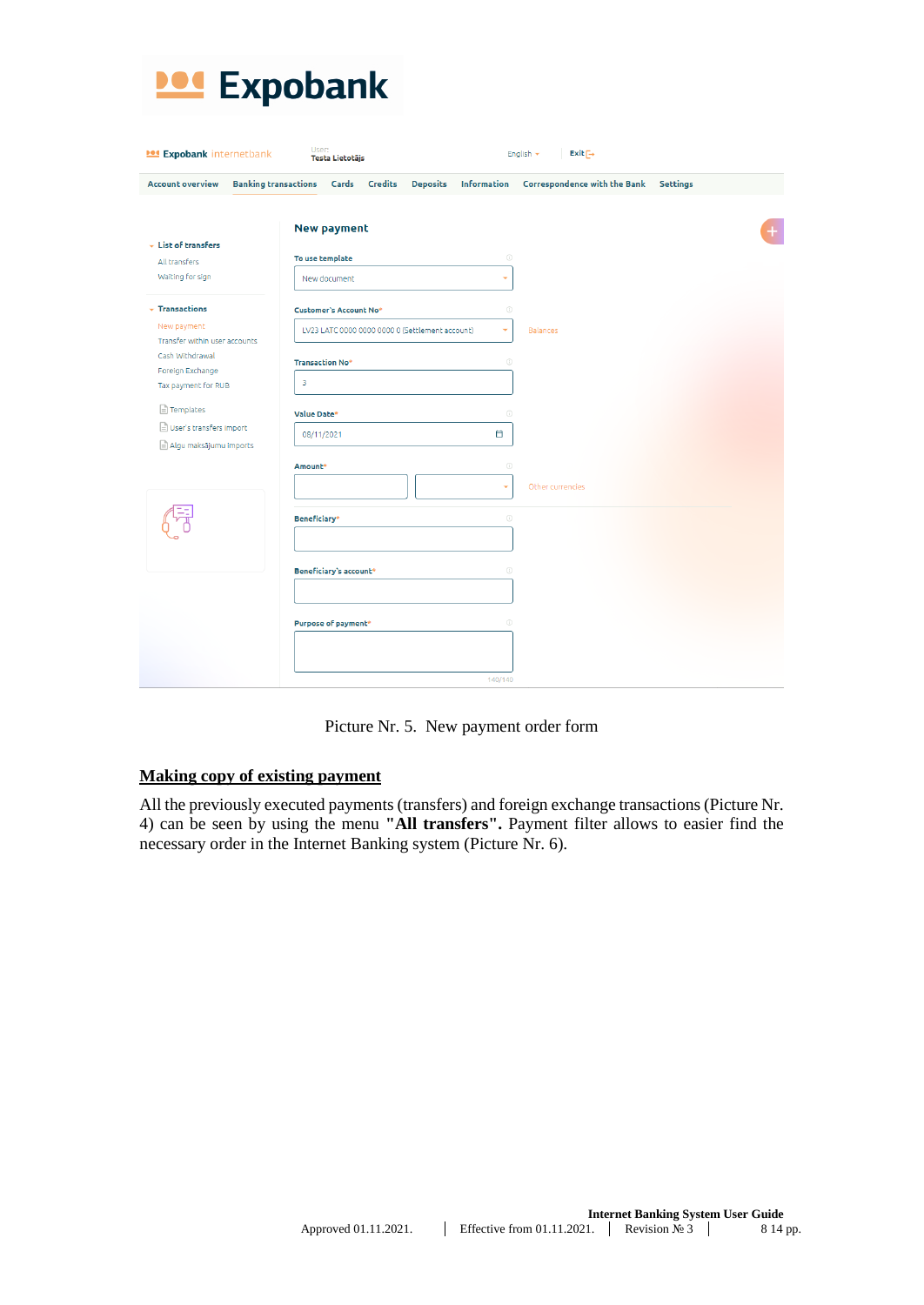

| <b>POSE Expobank internetbank</b>                      | User:<br><b>Testa Lietotäis</b>        | $Exit \rightarrow$<br>English $\sim$                                         |                                                                    |  |
|--------------------------------------------------------|----------------------------------------|------------------------------------------------------------------------------|--------------------------------------------------------------------|--|
| <b>Account overview</b><br><b>Banking transactions</b> | Credits<br><b>Deposits</b><br>Cards    | Information                                                                  | Correspondence with the Bank<br>Settings                           |  |
|                                                        |                                        |                                                                              |                                                                    |  |
| $\star$ List of transfers                              | List of transfers (2)                  |                                                                              |                                                                    |  |
| All transfers                                          | <b>Customer's Account No</b>           | All types of transfer                                                        | Dates range                                                        |  |
| Waiting for sign                                       | All accounts<br>٠                      | All types of transfer<br>٠                                                   | a.<br>Ö                                                            |  |
| $\overline{\phantom{a}}$ Transactions                  | <b>Beneficiary</b>                     | <b>Amounts</b><br>Currency                                                   | Yesterdav<br><b>O</b> Today                                        |  |
| New payment                                            |                                        | All<br>All<br>$\overline{\phantom{a}}$<br>٠                                  | Previous week<br><b>This Week</b><br>٠<br>October<br>November<br>e |  |
| Transfer within user accounts                          |                                        | $\times$ Clear<br><b>Query</b>                                               |                                                                    |  |
| Cash Withdrawal                                        | OHide advanced search                  |                                                                              |                                                                    |  |
| Foreign Exchange                                       |                                        |                                                                              |                                                                    |  |
| Tax payment for RUB                                    |                                        |                                                                              |                                                                    |  |
| Templates                                              | Send<br>Edit<br>Copy                   | Print<br><b>Delete</b><br>Cancel<br><b>PDF</b>                               |                                                                    |  |
| User's transfers import                                |                                        |                                                                              |                                                                    |  |
| Algu maksājumu imports                                 | Number Account number<br><b>Date</b> ≜ | <b>Type</b>                                                                  | <b>Currency Beneficiary</b><br><b>Amount</b>                       |  |
|                                                        | 09/09/2021<br>$\overline{2}$           | LV23 LATC 0000 0000 0000 0<br><b>Transfer in EUR</b><br>Testa Lietotājs      | 100,00<br><b>EUR</b><br>Testa Lietotājs                            |  |
|                                                        | 08/09/2021<br>1                        | LV27 LATC 0000 0000 0000 0<br>Transfer within user<br><b>Testa Lietotājs</b> | 100,00<br><b>EUR</b><br>Testa Lietotājs                            |  |
|                                                        |                                        |                                                                              |                                                                    |  |
|                                                        |                                        |                                                                              |                                                                    |  |



Select the payment order in the list and click on the button **"Copy".**

#### **Sending the orders for execution**

Prepared payment and conversion orders can be sent to the Bank for further execution in two different ways:

- by saving the order;
- several prepared orders simultaneously.

Use the menu "All transfers"/ "Transactions"  $\rightarrow$  "waiting for sign" (Picture Nr. 6) to forward to the Bank several prepared orders at the same time. All orders available for execution will display. When orders for execution are selected, press the button **"Send"**.

When one or more document signing form is opened (Picture Nr. 7), the system displays codes to enter into DIGIPASS device. After entering the codes in the DIGIPASS device, it generates the code required for signature. The code shall be entered in the form field **"Digipass code".**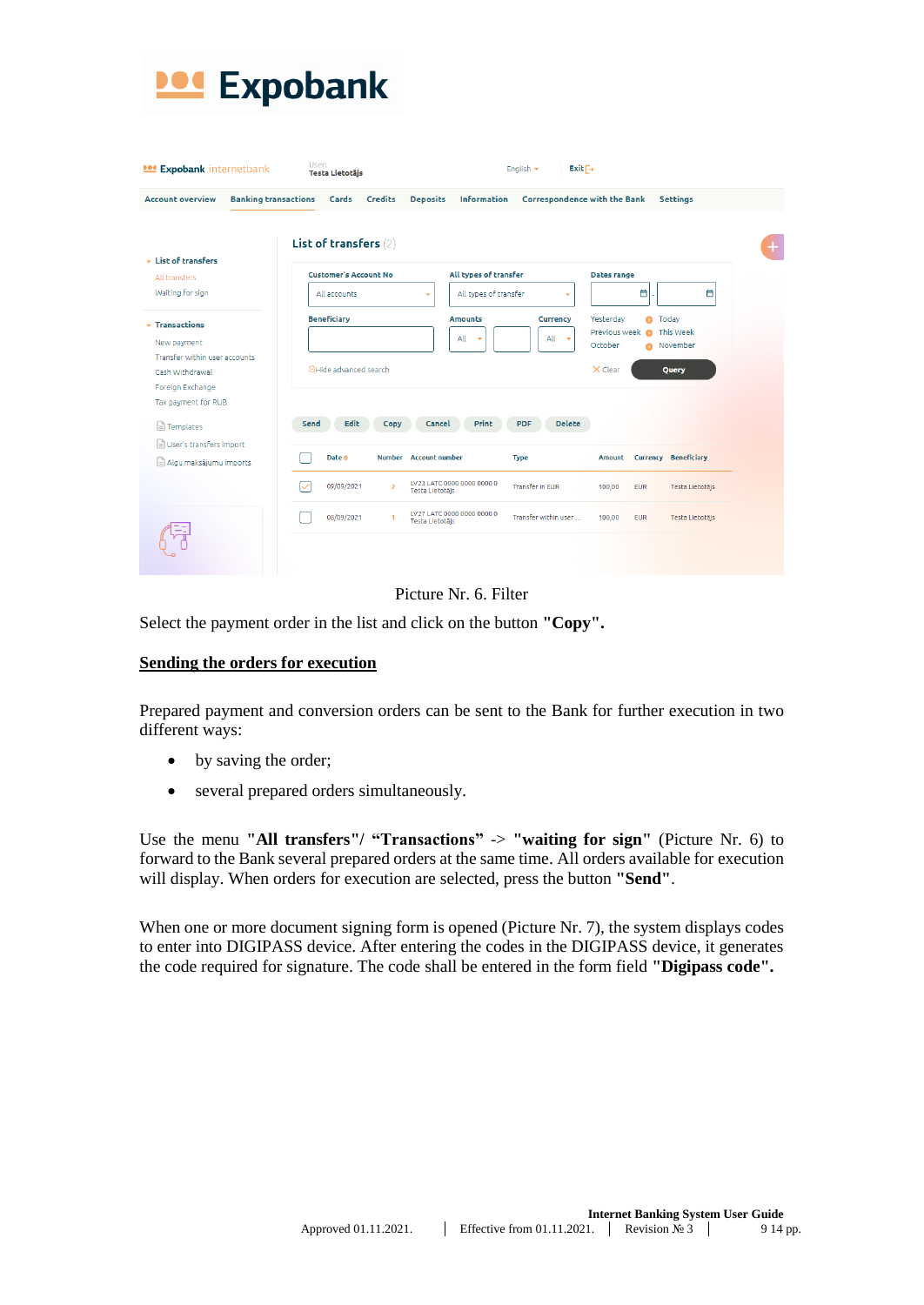

| <b>POSE Expobank internetbank</b>                                    |                             | User:<br>Testa Lietotājs          |                            |                               |                                                                           | English $\star$        | $Exit \rightarrow$           |         |                                       |   |
|----------------------------------------------------------------------|-----------------------------|-----------------------------------|----------------------------|-------------------------------|---------------------------------------------------------------------------|------------------------|------------------------------|---------|---------------------------------------|---|
| <b>Account overview</b>                                              | <b>Banking transactions</b> |                                   | Cards Credits              | <b>Deposits</b>               | Information                                                               |                        | Correspondence with the Bank |         | Settings                              |   |
|                                                                      |                             | <b>Send Documents</b>             |                            |                               |                                                                           |                        |                              |         |                                       |   |
| - List of transfers<br>All transfers<br>Waiting for sign             | -11                         | <b>Information</b>                |                            |                               | . There are insufficient funds in the Account LV27 LATC 0000 0000 0000 0. |                        |                              |         |                                       | + |
| $\overline{\phantom{a}}$ Transactions<br>New payment                 |                             | Authorisation code:*              |                            |                               | $\odot$                                                                   |                        |                              |         |                                       |   |
| Transfer within user accounts<br>Cash Withdrawal<br>Foreign Exchange | Testa<br>Lietotājs          | <b>Customer</b><br><b>No</b><br>3 | <b>Type</b>                | Transfer within user accounts |                                                                           | Currency<br><b>EUR</b> | <b>Amount</b><br>100,00      |         | <b>Beneficiary</b><br>Testa Lietotājs |   |
| Tax payment for RUB<br>Templates                                     |                             |                                   |                            |                               |                                                                           |                        |                              |         |                                       |   |
| User's transfers import                                              |                             | Customer<br><b>Account</b>        |                            |                               | Currency                                                                  | <b>Balance</b>         | <b>Accessible</b>            | To send | After operation                       |   |
| Algu maksājumu imports                                               | Testa<br>Lietotājs          |                                   | LV27 LATC 0000 0000 0000 0 |                               | <b>EUR</b>                                                                | 0,00                   | 0,00                         | 100,00  | $-100,00$                             |   |
|                                                                      | ←                           | <b>Return to Start Issue</b>      |                            |                               |                                                                           |                        |                              |         | Send                                  |   |

### Picture Nr. 7. Form for document signing

# <span id="page-9-0"></span>**2.5 EXITING FROM THE SYSTEM**

To quit the Online Banking system, press the button **"QUIT"** on the top right corner. If there is no activity in the Internet Banking system for more than 15 minutes, the Internet Banking system's session is closes automatically.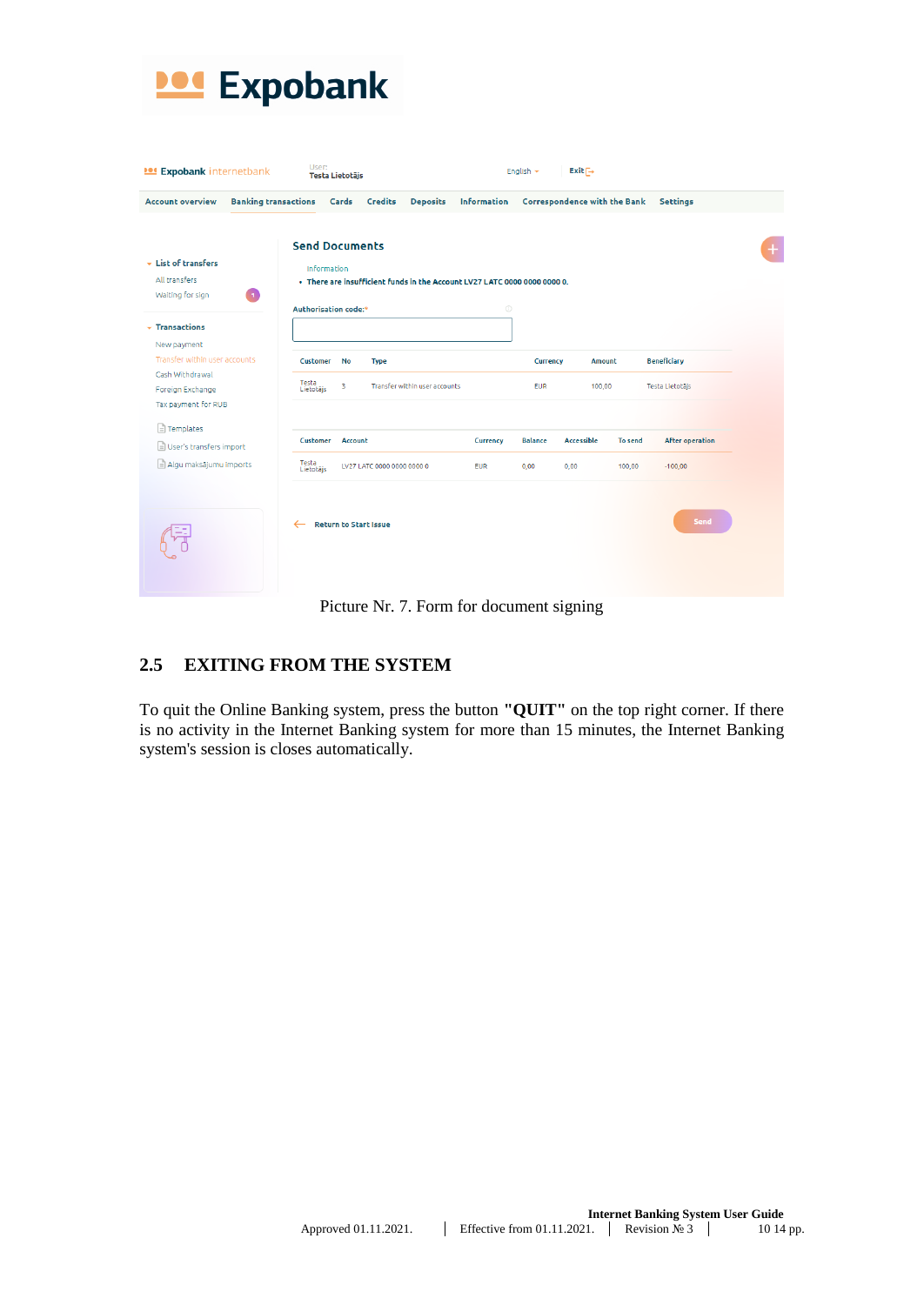# <span id="page-10-3"></span>**Expobank**

# <span id="page-10-0"></span>**3 AUTORIZATION DEVICE - DIGIPASS**

# <span id="page-10-1"></span>**3.1 GENERAL INFORMATION**

DIGIPASS device is an electronic device used in the Internet Banking system for the generation of login password as well as document signing password. It replaces the client's signature and stamp. The bank offers two models of DIGIPASS: DP260 and DP320.

!!! *In case if the DIGIPASS device has been lost, stolen or blocked user shall inform the BANK immediately.*

# <span id="page-10-2"></span>**3.2 DIGIPASS DP260**

The DIGIPASS device DP 260 on the Picture Nr. 8

.



To turn DIGIPASS device on or off use the arrow button (button "**<**").

DP260 DIGIPASS device generates two types of passwords: simple unique password and password for signing

Picture Nr.8

DIGIPASS device uses a lithium battery with activity up to 5 years, depending on the DIGIPASS device usage patterns. After the end of the battery life inform the Bank in order to change the DIGIPASS.

Passwords generated by DIGIPASS cannot be predicted; they depend on the date, time, DIGIPASS device identification information and / or content of the document.

DIGIPASS device turns on by pressing the **"<"**. Repeatedly pressing this button, DIGIPASS turns off. DIGIPASS device turns off by itself when 30 to 40 seconds there has not been any action made.

All of the DIGIPASS device features are available only after a 6-digit **PIN code** input. When new DIGIPASS device is used for the first time, the initial **PIN code** shall be changed. Simple number combinations (such as 123456 or 111111) should not be used as the PIN.

### **DIGIPASS device activation**

DIGIPASS device can be activated in the following order:

- Press the DIGIPASS device button **"<"**.
- The device displays a request for a PIN code **"PIN"**. Enter the **PIN code** and press the button **"ENTER"**.

!!! When activating the DIGIPASS device for the first time, enter initial PIN code issued by the Bank together with the DIGIPASS. When the initial code is infused and approved, enter and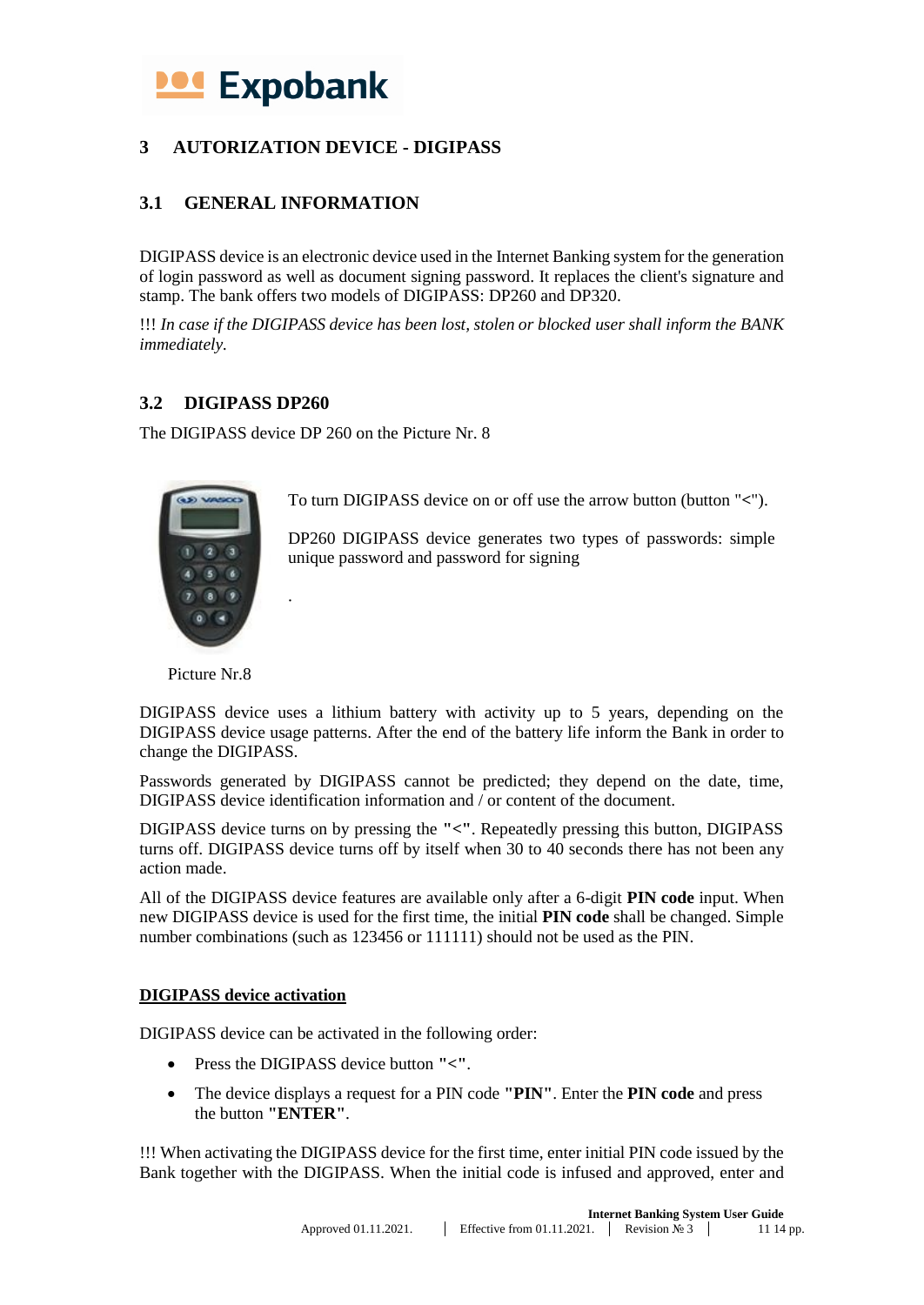

confirm your chosen new PIN code. Further, for DIGIPASS device activation use the new PIN code.

#### **Simple unique password generation**

Simple unique password is generated in cases when the Internet Banking system requires 1st application code. For appropriate PIN code generation turn on the DIGIPASS device and enter a PIN code. After entering of the PIN code, the DIGIPASS screen display the message **"APPLI";** enter the digit **1**. Device shows the generated 8-digit password.

### **Generation of documents signing password**

To sign documents, choose the 2. DIGIPASS program. After the DIGIPASS device is switched on and the PIN code is entered, the screen display **"APPLI"**; enter the digit **2.** For signature password generation there shall be entered two six-digit numbers, which are displayed by Internet Banking system for document signing. After input of those two numbers, DIGIPASS device shows the generated 8 digit sign number.

When the document is signed, generated signature password shall be cleared on DIGIPASS by clicking on the "<" button.

#### **DIGIPASS device PIN code change**

To change PIN code of the DIGIPASS device, when device is turned, hold the button "**<**". The new PIN code shall be entered twice: the DIGIPASS requires to enter the new PIN (**"NEW PIN"**) and to confirm it (**"PIN CONF"**).

### <span id="page-11-0"></span>**3.3 DIGIPASS DP320**



**OK** - turn on/off the DIGIPASS device

**"<", ">" buttons-**change the applications

**"x" button-**delete entered digits and return to previous application

Picture 9

DIGIPASS is e-signature device with dual line graphical display with enhanced scrolling menu. The expected battery lifetime is up to 5 years.

When the battery comes to an end, inform the Bank in order to change the device.

DIGIPASS supports up to four different applications and offers multi-language support, onetime password, challenge/response and signing functionalities.

Device turns on by pressing the **"OK"**. Repeatedly pressing this button, DIGIPASS turns off. DIGIPASS device turns off by itself when 25 to 30 seconds there has not been any action made.

#### **DIGIPASS device activation**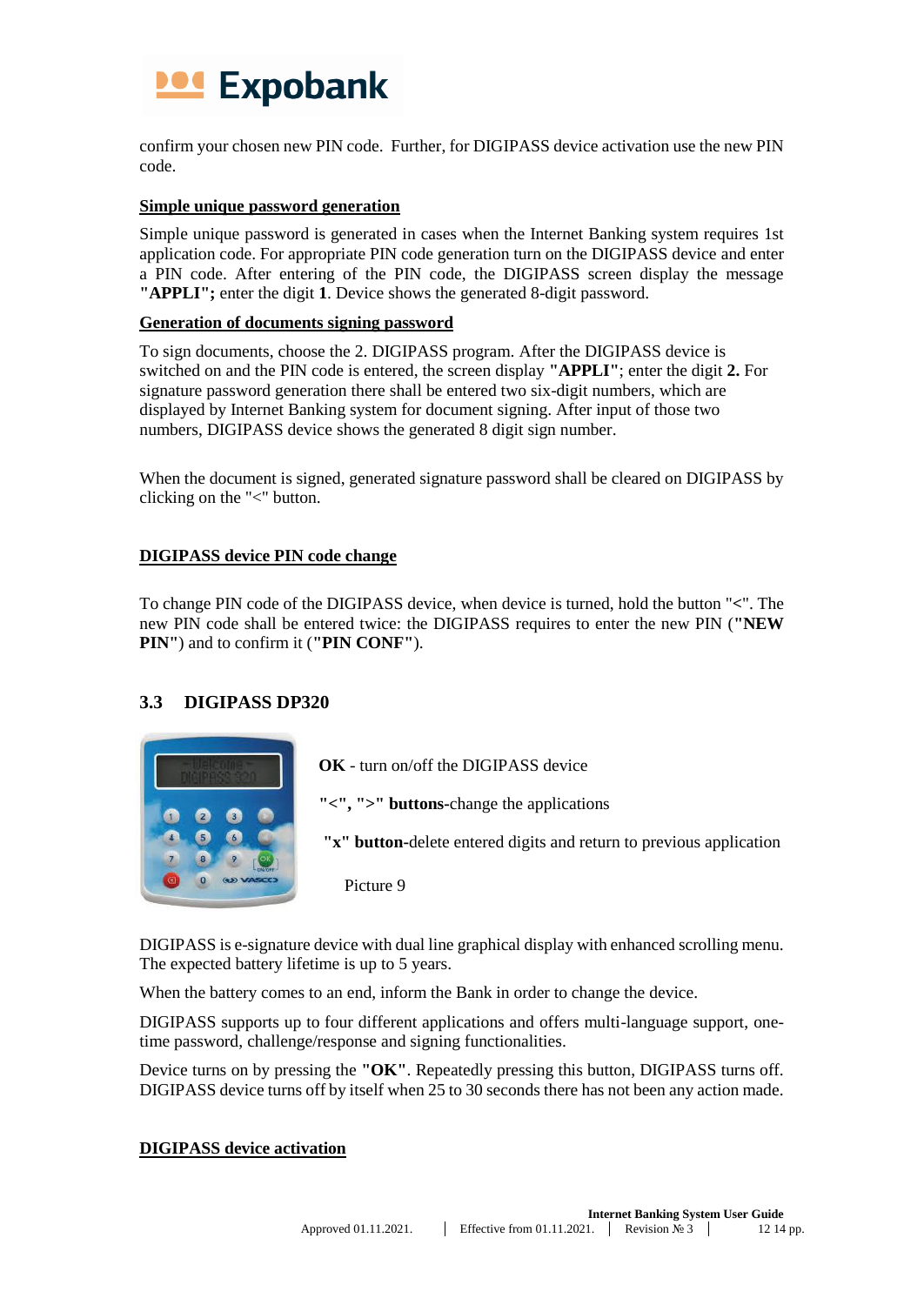

DIGIPASS device can be activated in the following order:

- Press the DIGIPASS device button "**OK**".
- The device displays a request for a PIN code "**PIN**". Enter the **PIN code** and press the button "**OK**".

!!! When activating the DIGIPASS device for the first time, enter initial PIN code issued by the Bank together with the DIGIPASS. When the initial code is infused and approved, enter and confirm your chosen new PIN code. Further, for DIGIPASS device activation use the new PIN code.

#### **Simple unique password generation**

Simple unique password is generated in cases when the Internet Banking system requires 1st application -login. For appropriate PIN code generation turn on the DIGIPASS device and enter a PIN code. After entering of the PIN code, the DIGIPASS screen display the message **"LOGIN";** press the button "**OK**". Device shows the generated 8-digit password.

#### **Generation of documents signing password**

To sign documents, choose the 2. DIGIPASS program. After the DIGIPASS device is switched on and the PIN code is entered, find message **"PAYMENT"** by pressing button "**>**"; press the button "**OK**". For signature password generation there shall be entered two six-digit numbers, which are displayed by Internet Banking system for document signing. After input of those two numbers, DIGIPASS device shows the generated 8 digit sign number.

When the document is signed, generated signature password shall be cleared on DIGIPASS by clicking on the "x" button.

### **DIGIPASS device PIN code change**

To change PIN code of the DIGIPASS device, when device is turned, **"SETTINGS"** by pressing button "**>**"; press the button "**OK**". Chose 2nd message **"CHANGE PIN".** The new PIN code shall be entered twice: the DIGIPASS requires to enter old PIN, then the new PIN (**"NEW PIN"**) and to confirm it (**"CONFIRM PIN"**).

# <span id="page-12-0"></span>**4 SECURITY**

• Check that the Internet banking system addres[s https://ib.expobank.eu](https://ib.expobank.eu/) is correctly entered and the current security certificate is used.

- Always have the latest browser version on your computer.
- Have the latest software updates and anti-virus software on your computer.

• When using a computer that is foreign to the Internet banking system, you should take into account the risk that this device may have spy software or software that reveal Passwords, copy